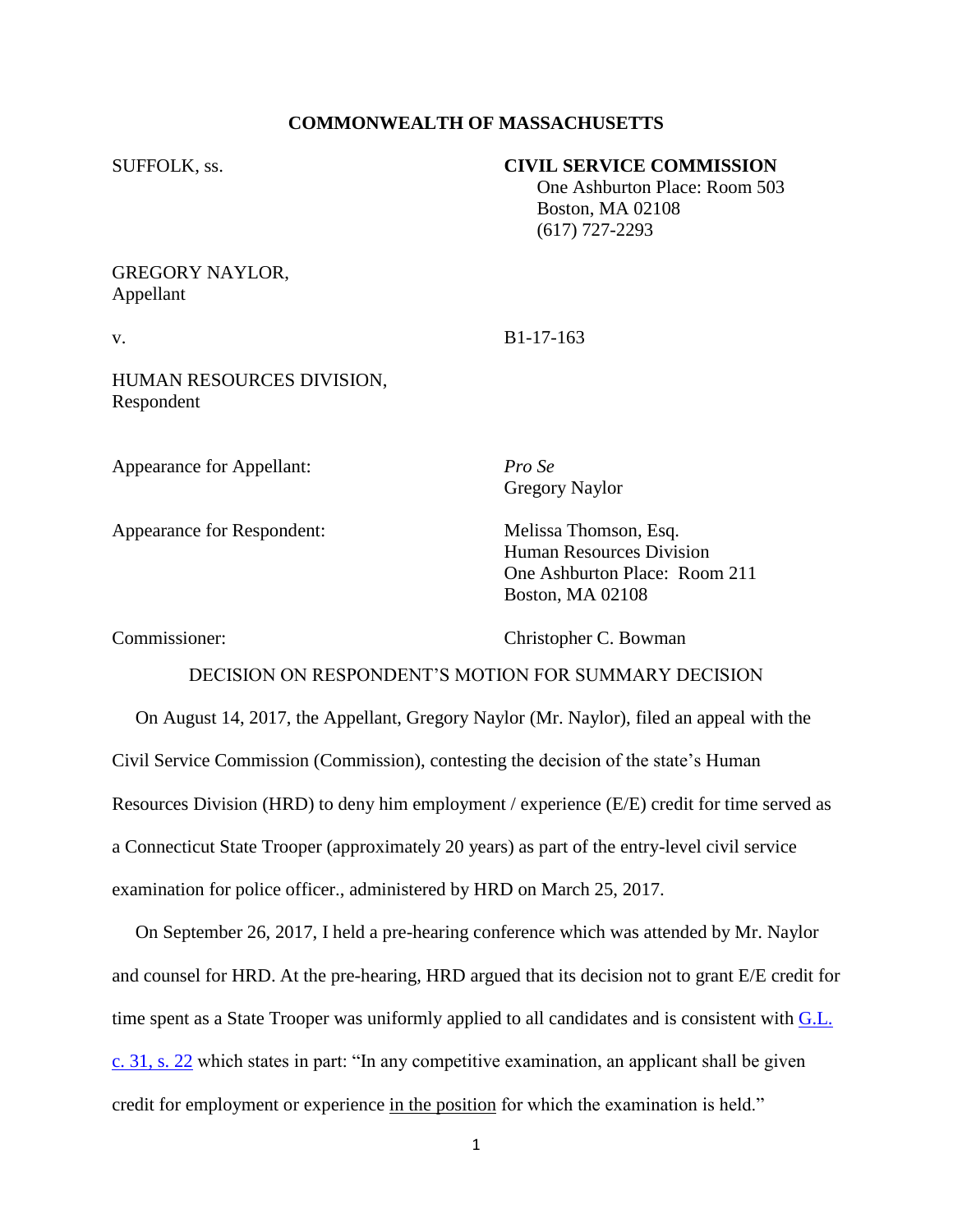Mr. Naylor argued that the outcome here is illogical, giving E/E credit for time served as a police officer in a city or town, but not as a State Trooper, particularly given that, according to him, as a Connecticut State Troopers, he served as a "Resident" State Trooper and actually served as the law enforcement officer for two (2) cities and towns in that state.

 On September 27, 2017, I issued a Procedural Order, allowing HRD to file a Motion for Summary Decision and for Mr. Naylor to file a reply, both of which have now been received by the Commission.

 Based on the statements and submissions of the parties, the following does not appear to be dispute, unless otherwise noted:

- 1. Until August 1, 2017, Mr. Naylor served as a Connecticut State Trooper for twenty (20) years.
- 2. According to Mr. Naylor, he served a majority of his time as a "Resident Trooper" assigned to the towns of Norfolk and North Canaan, CT.
- 3. The CT Resident Trooper program allows State Troopers to serve as police officers in many small communities in CT that do not have their own police force. CT towns with a resident state trooper are charged 85% of the state trooper's salary and fringe benefit costs for regular time and regular overtime (overtime resulting from the normal duties of the trooper). The town is charged 100% of salary and fringe benefits for overtime which is at the request of the town (e. g. high school prom, town parade, town requested DUI check-

point). (Administrative Notice: [CT General Assembly Office of Fiscal Analysis, 2014](https://www.cga.ct.gov/2014/ofarpt/2014OFA-0368.htm) and [published reports\)](http://www.courant.com/politics/hc-resident-state-troopers-20170223-story.html)

4. On March 25, 2017, Mr. Naylor sat for the 2017 police officer examination.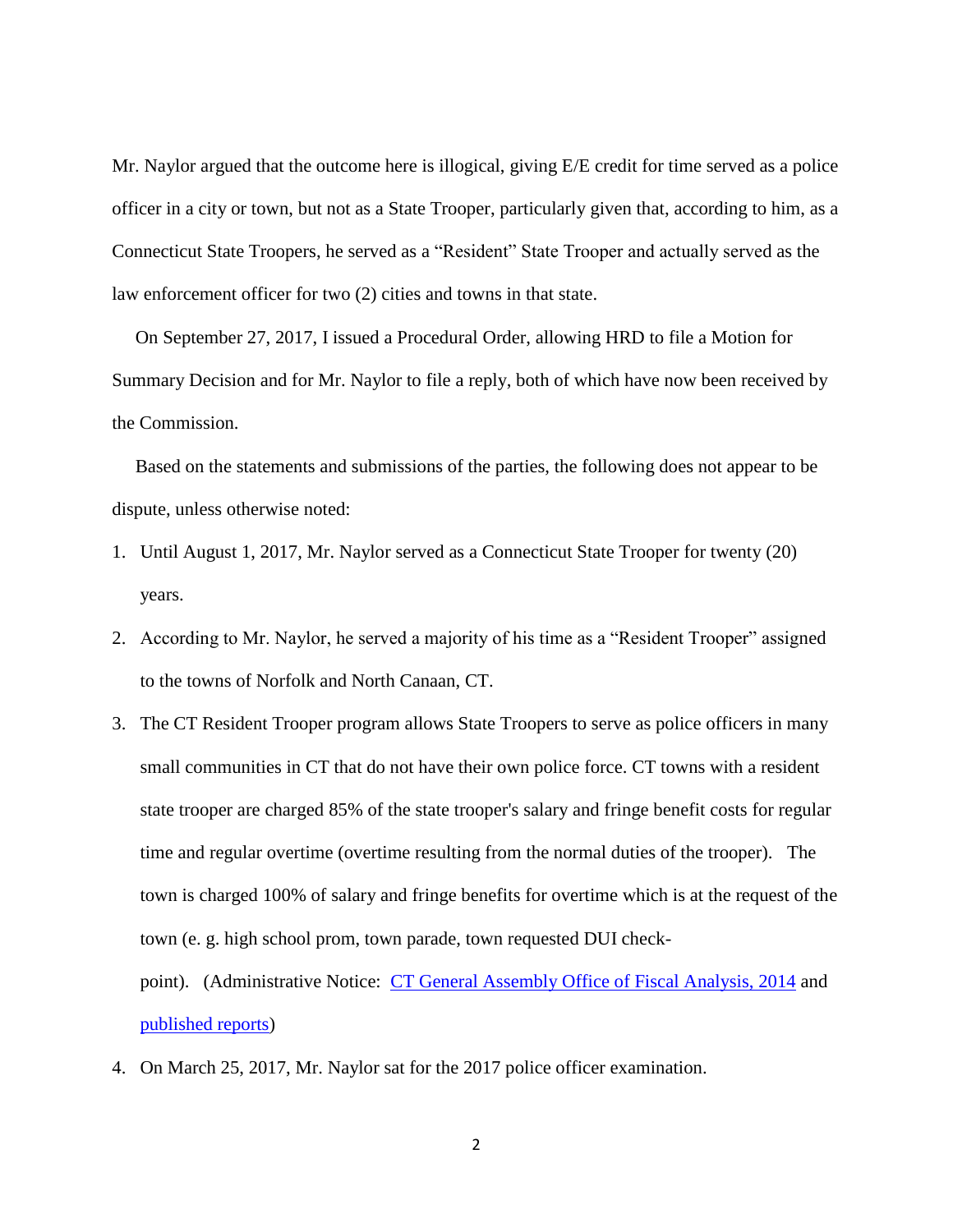- 5. As part of the examination process, Mr. Naylor sought E/E credit for his approximately twenty (20) years of service as a CT State Trooper.
- 6. HRD did not award Mr. Naylor any E/E credit for his time as a CT State Trooper and denied his appeal seeking E/E credit for this experience.
- 7. Mr. Naylor's appeal to the Commission followed.

### *Applicable Civil Service Law*

 G.L. c. 31, § 2(b) addresses appeals to the Commission regarding persons aggrieved by "… any decision, action or failure to act by the administrator, except as limited by the provisions of section twenty-four relating to the grading of examinations …." It provides, *inter alia*,

"No decision of the administrator involving the application of standards established by law or rule to a fact situation shall be reversed by the commission except upon a finding that such decision was not based upon a preponderance of evidence in the record."

Pursuant to G.L. c. 31, § 5(e), HRD is charged with: "conduct[ing] examinations for purposes of establishing eligible lists."

 G.L. c. 31, § 22 states in relevant part: "In any competitive examination, an applicant shall be given credit for employment or experience in the position for which the examination is held."

 In Cataldo v. Human Resources Division, 23 MCSR 617 (2010), the Commission stated that " … under Massachusetts civil service laws and rules, HRD is vested with broad authority to determine the requirements for competitive civil service examinations, including the type and weight given as 'credit for such training and experience as of the time designated by HRD.' G.L.

```
c. 31, § 22(1)."
```
### *Analysis*

 HRD argues that the language of Section 22 is plain and unambiguous and "the position *for which the examination is held*" is unequivocally that of *Municipal Police Officer* and that to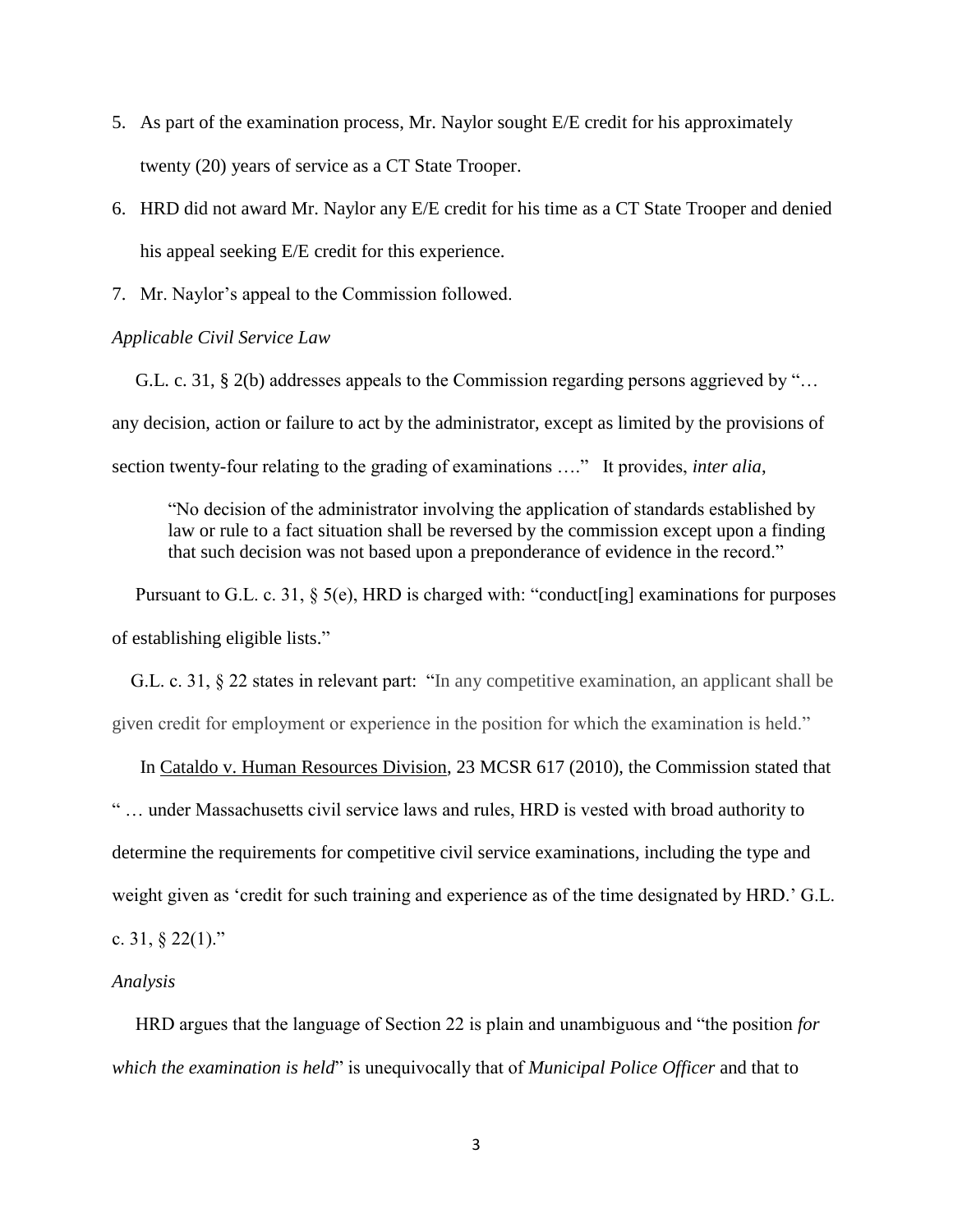award E/E credit for time served in a position other than Municipal Police Officer (i.e. – *State Trooper*) would yield an inconsistent and illogical result. Mr. Naylor argues that to *not* award him credit, as part of the police officer examination process, for approximately twenty (20) years of service as a State Trooper, most of which was spent as a de facto municipal police officer through the Resident Trooper program, is an illogical result.

 HRD did not provide any applicant who took the *entry-level* police officer examination with E/E credit for time served as a State Trooper. Rather, it limited E/E credit for "experience in the position" to time served as a police officer, reserve police officer, intermittent police officer, etc.

 As referenced in their motion, HRD does, however, award credit for time served as State Trooper for applicants taking *promotional* examinations for superior officer positions (i.e. – police sergeant, lieutenant, etc.) HRD distinguishes this credit as "education and experience" *(E&E)* credit that is a "component" of the promotional examination and thus, presumably, separate from the *"E/E"* credit mandated by the Legislature in Section 22. Even accepting this painfully difficult distinction, HRD appears to tacitly acknowledge that Section 22 does not *prohibit* HRD from awarding credit for time served as a State Trooper (whether as a "component" of the examination or via some other mechanism), but, rather, sets a minimum requirement that credit be given for time served in the position for which the examination is held (i.e. – police officer). Put simply, HRD has made a discretionary decision not to award credit for time served in another position (i.e. – State Trooper) for entry-level police office examinations, while awarding credit to applicants taking superior officer civil service examinations.

 That leads to the question of whether HRD's discretionary decision not to provide credit for service as a State Trooper is arbitrary and capricious, or "lacking any rational explanation that reasonable persons might support." Cambridge v. Civ. Serv. Comm'n, 43 Mass.App.Ct. 300, 303

4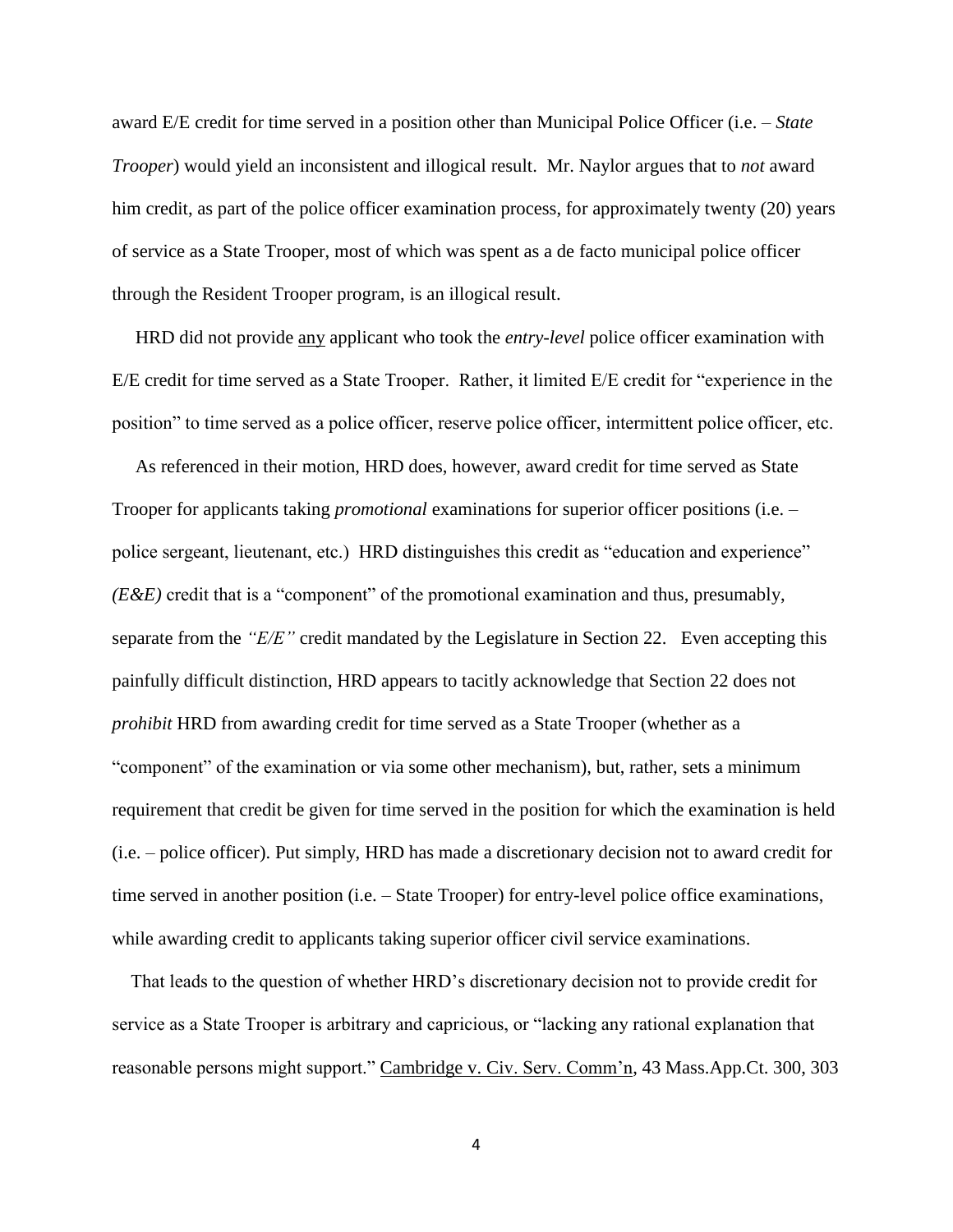(1997) (citations omitted). Thus far, HRD has not provided the Commission with a rational explanation for not awarding credit to entry-level police officer candidates with prior experience as a State Trooper. While the Commission has consistently acknowledged and affirmed HRD's "broad authority" in this area, the end result here ( $\underline{no}$  credit for twenty (20) years of service as State Trooper) appears so illogical and so contrary to commonsense (and public policy), that additional information and clarification is needed from HRD before the Commission can conclude whether HRD's decision here is arbitrary and capricious.

#### *Conclusion*

For all of the above reasons, *HRD's Motion for Summary Decision is denied at this time*. A

full hearing will be held, which will include an opportunity for HRD to present additional

evidence to support its determination here.

Civil Service Commission

*/s/ Christopher Bowman* Christopher C. Bowman Chairman

By a vote of the Civil Service Commission (Bowman, Chairman; Camuso, Ittleman, Stein and Tivnan, Commissioners) on March 15, 2018.

Either party may file a motion for reconsideration within ten days of the receipt of this Commission order or decision. Under the pertinent provisions of the Code of Mass. Regulations, 801 CMR 1.01(7)(l), the motion must identify a clerical or mechanical error in this order or decision or a significant factor the Agency or the Presiding Officer may have overlooked in deciding the case. A motion for reconsideration does not toll the statutorily prescribed thirty-day time limit for seeking judicial review of this Commission order or decision.

Under the provisions of G.L c. 31, § 44, any party aggrieved by this Commission order or decision may initiate proceedings for judicial review under G.L. c. 30A, § 14 in the superior court within thirty (30) days after receipt of this order or decision. Commencement of such proceeding shall not, unless specifically ordered by the court, operate as a stay of this Commission order or decision. After initiating proceedings for judicial review in Superior Court, the plaintiff, or his / her attorney, is required to serve a copy of the summons and complaint upon the Boston office of the Attorney General of the Commonwealth, with a copy to the Civil Service Commission, in the time and in the manner prescribed by Mass. R. Civ. P. 4(d).